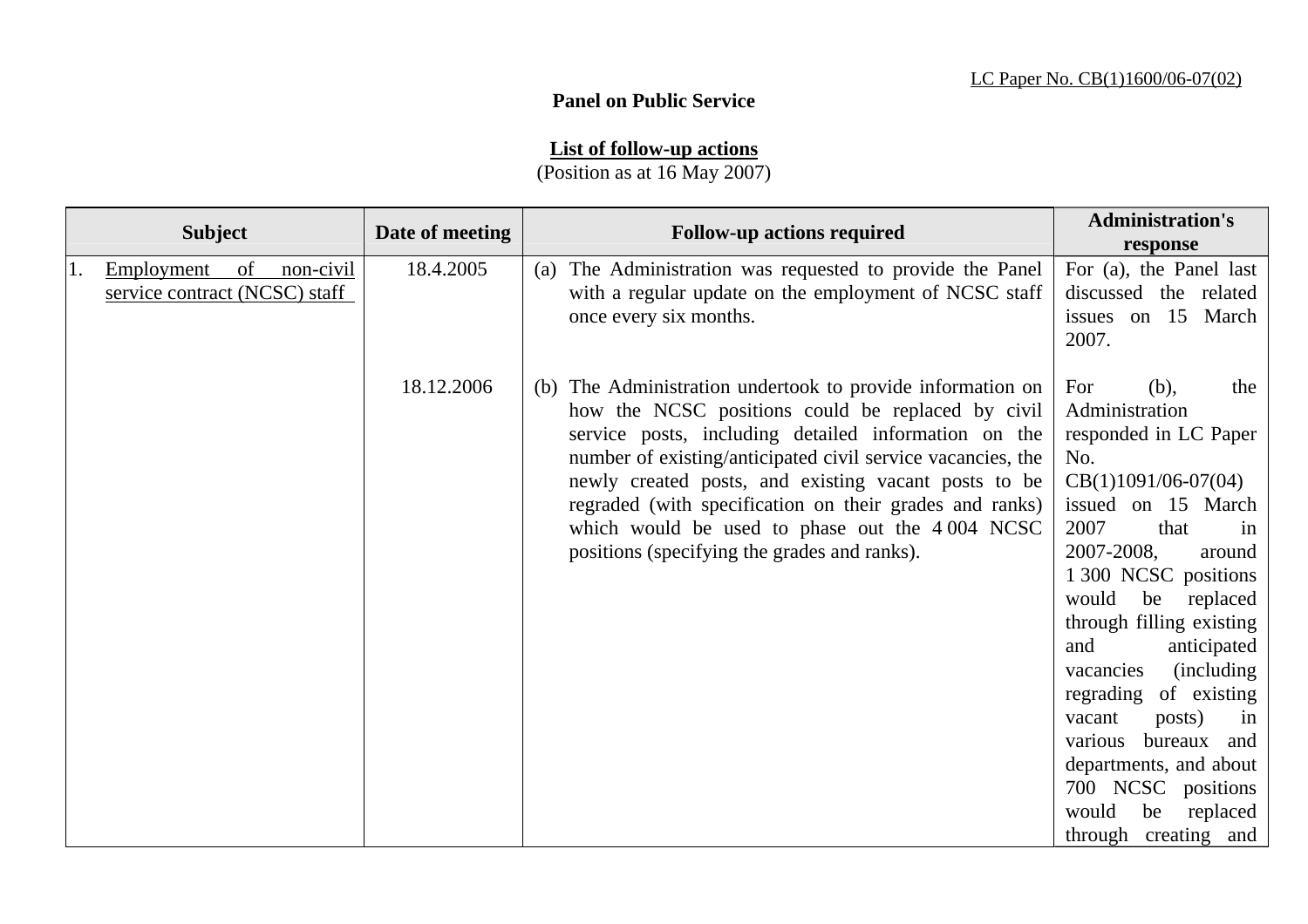|    | <b>Subject</b>                                                                                                                                     | Date of meeting | <b>Follow-up actions required</b>                                                                                                                                                                                                                                                                                                                                                                                                                                                         | <b>Administration's</b><br>response                                                                                                                                                |
|----|----------------------------------------------------------------------------------------------------------------------------------------------------|-----------------|-------------------------------------------------------------------------------------------------------------------------------------------------------------------------------------------------------------------------------------------------------------------------------------------------------------------------------------------------------------------------------------------------------------------------------------------------------------------------------------------|------------------------------------------------------------------------------------------------------------------------------------------------------------------------------------|
|    |                                                                                                                                                    |                 |                                                                                                                                                                                                                                                                                                                                                                                                                                                                                           | filling new civil service<br>Detailed<br>posts.<br>information<br>for<br>replacing<br>the<br>remaining $2000$<br>odd<br>NCSC positions<br>in<br>2008-09<br>is<br>still<br>awaited. |
| 2. | Resumption<br>of<br>open<br>recruitment for selected grades<br>included<br>Second<br>in<br>the<br>Retirement<br>Voluntary<br>Scheme (VR II Scheme) | 18.12.2006      | The Administration undertook to provide the Panel with<br>regular updates (the first update was provided at the end of<br>2006) on approval granted by the panel co-chaired by the<br>Chief Secretary for Administration and the Financial Secretary<br>for exemption from the recruitment freeze imposed on VR II<br>grades, with relevant information including the number of<br>posts approved for open recruitment and the grades involved.                                           | The<br>Panel<br>last<br>discussed the related<br>matters<br>on<br>18 December 2006.                                                                                                |
| 3. | service<br>disciplinary<br>Civil<br>mechanism and procedures                                                                                       | 16.10.2006      | The Administration undertook to provide the following<br>information:<br>(a) Details of the dismissal cases since 2000-2001, including<br>reasons for dismissal, and number and ranks of the<br>officers involved; and<br>(b) Measures and procedures in place to ensure the<br>transparency and fairness of the civil service disciplinary<br>mechanism and to ensure that the disciplinary mechanism<br>will not be exploited to dismiss civil servants on political<br>considerations. | The Administration has<br>proposed to brief the<br>Panel in June 2007 on<br>the subject.                                                                                           |